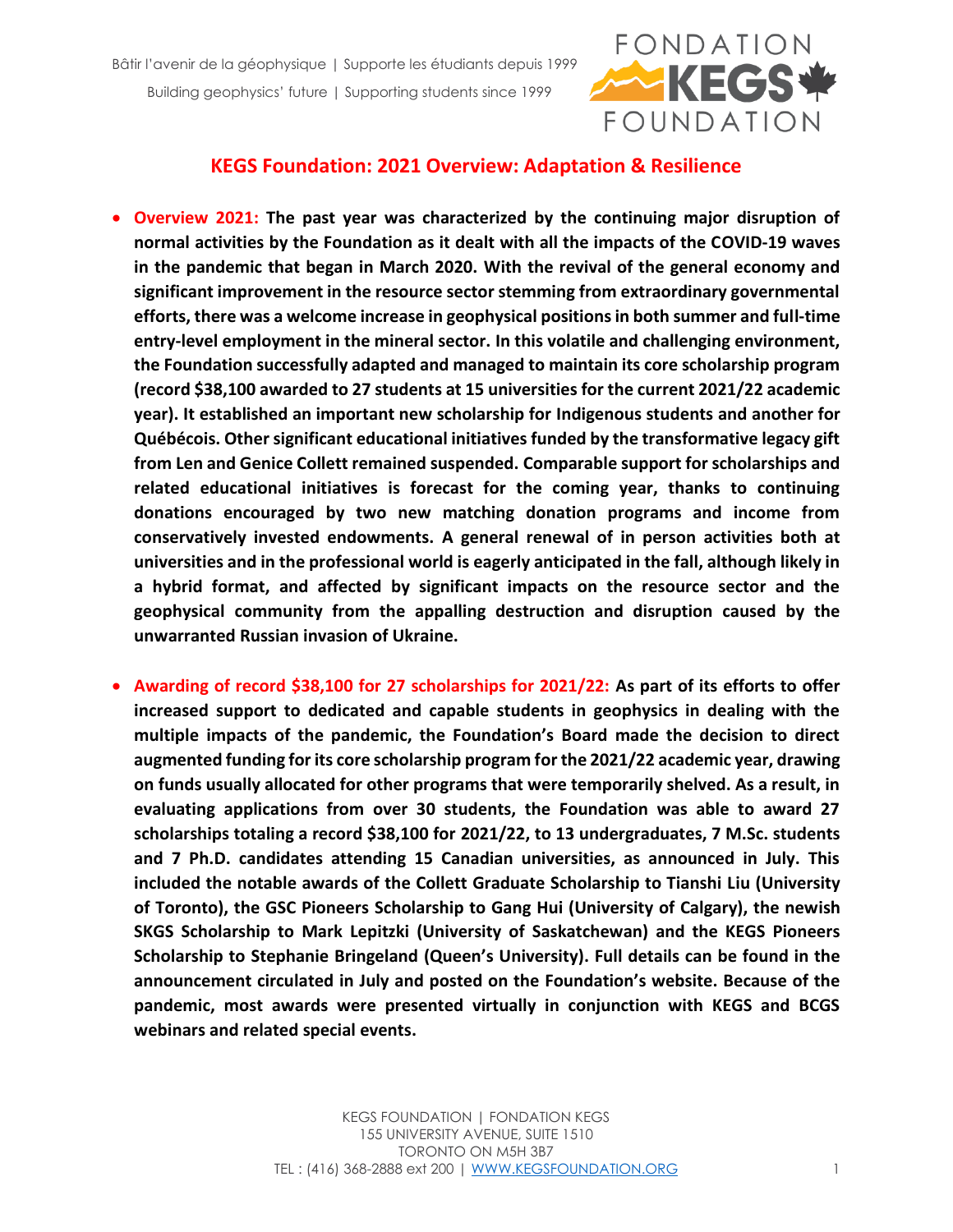

- **Bourse des pionniers de la géophysique québécoise: Following discussions at a pleasant online fête de Noel in December 2020 attended by many of the Québec geophysical community, a new scholarship was established in early 2021 directed at supporting an outstanding student in geophysics attending a Québec university and intended to honour various notable Québécois geophysical pioneers and entrepreneurs, thanks to an initial commitment of support by Abitibi Géophysique. The initial award of this scholarship, designated** *Bourse des pionniers de la géohysique québécoise,* **was made in the fall to Adrien Dimech, a Ph.D. candidate at UQAT, whose research is focused on monitoring resistivity via a permanent array to determine the inferred water content in mine tailings impoundments.**
- **Michael and Patricia Carson Geophysics Scholarship for Indigenous Students: Thanks to a substantial donation by Michael and Patricia Carson, and supported by family and friends of Mike, the Foundation established a scholarship to be awarded annually to an Indigenous student who is pursuing post-secondary studies in geophysics or geophysical technology at a Canadian university or college. Mike passed away weeks later. He had a lengthy and productive career with Geoterrex/CGG/Fugro, based in Ottawa. The inaugural recipient of the Carson Scholarship is Ray Guerard, who is in his second year as an undergraduate in Geological Sciences at the University of Manitoba, majoring in geophysics. Ray is a Métis student with family ties to the Ebb and Flow First Nation located along the western shores of Lake Manitoba.**
- **Steers Bursary: The Foundation acts as the fiduciary for the endowment established by family and former colleagues to support a Bursary honoring the late John E. Steers, who had a long and notable career in mineral exploration, and shares administration of the Bursary with the long-standing Canadian Mineral Industry Education Foundation (CMIEF). As selected from a slate of strong geoscience students from across Canada, the Bursary for the current year was awarded to an outstanding student, Nicole Freij, who is completing her undergraduate studies at the University of Toronto this spring, with a focus on economic geology.**
- **SEG Foundation 2021-22 scholarship awards: The Foundation is pleased to report that the SEG Foundation awarded 18 scholarships to 11 Canadian students for the current academic year (the majority Ph.D. candidates), and extends particular congratulations to current and past KEGS Foundation awardees who also received SEGF scholarships, including Kaitlyn de Morée van Lierde, B.Sc. candidate at Carleton University, who again received the KEGS/Phillip Hallof Memorial Scholarship administered by the SEG Foundation.**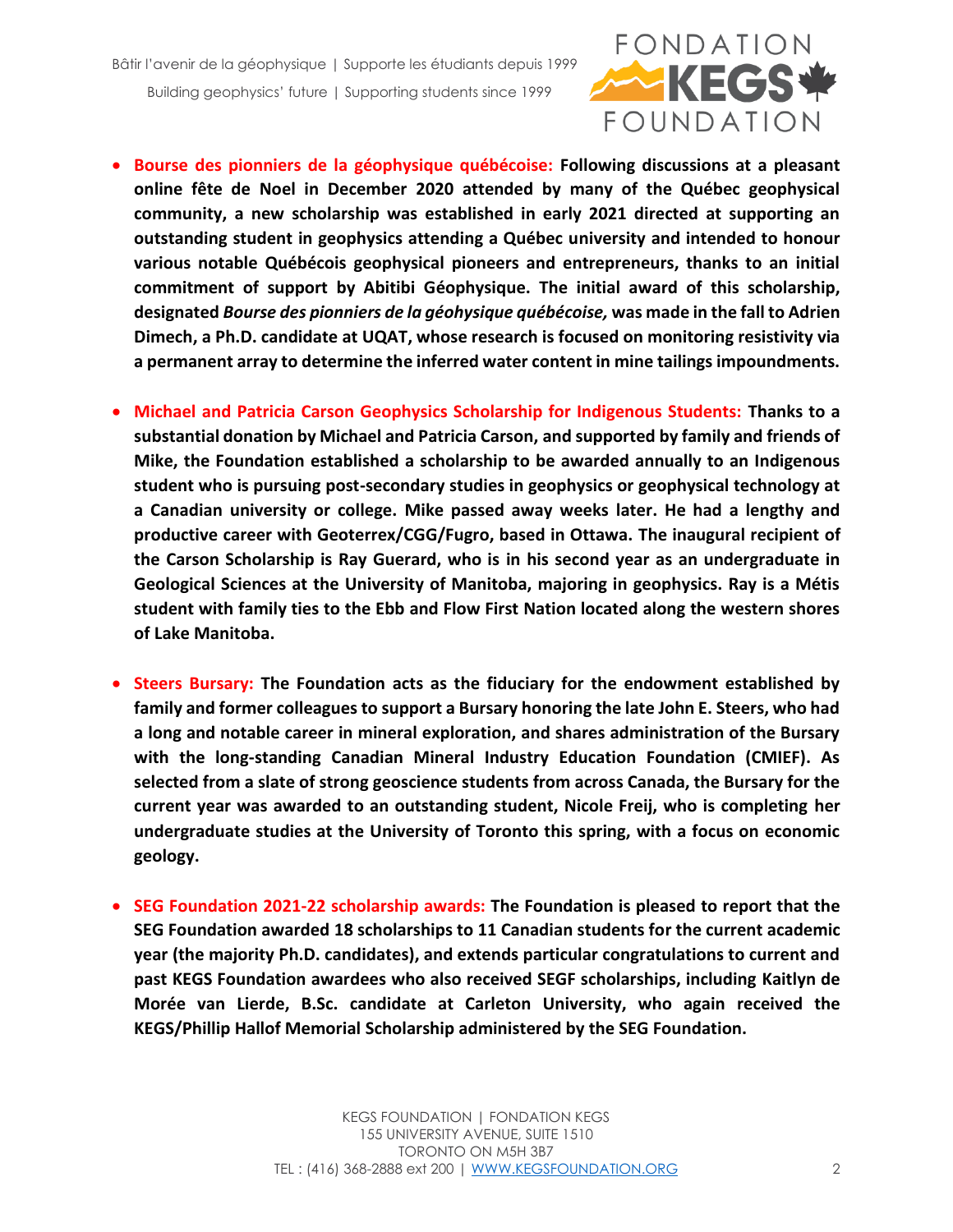

- **Response to continuing COVID-19 pandemic: The KEGS Foundation, in response to the various COVID-19 waves and responses, sought to maintain and adapt its educational efforts along with initiatives to focus on ways to assist current scholarship recipients and other students to continue with their geophysical education in the virtual universe that has come to dominate academic, professional and social interactions. The Foundation also endeavoured to keep informed as to how different universities adapted their instructional programs to a mainly virtual format to accommodate health concerns. In addition, together with many other charitable and non-profit organizations, the Foundation faces the continuing challenge of maintaining support from the geophysical and exploration community for its core scholarship program as well as preserving the value of its accumulated endowments in the face of volatile equity markets and economic uncertainty. While the pandemic unleashed a tsunami of negative impacts, it has induced a variety of positive changes, notably the widespread adoption of online platforms such as Zoom and global access to virtual presentations and events, the strengthened recognition (by most) of the importance of science in many aspects and issues of modern society, and the emergence across Canada of a diverse new generation of able health professionals and researchers.**
- **Social media and student outreach: In collaborative initiative with KEGS, the Foundation is being guided by recent graduate Skyler Mallozzi, a past scholarship recipient, in developing an enhanced social media presence to strengthen awareness by and communications with the current generation of media-savvy students, acting as student liaison. This has been particularly valuable over the past year in understanding the challenges and stresses students have faced in dealing with mainly online instruction.**
- **Alumni affairs: The Foundation continues to follow with interest the careers of the now more than 300 past scholarship recipients as they pursue further education and ultimate employment, and encourages donations to the Foundation by past awardees with established careers to support current and future students. It is noted with pleasure that several of the authors of presentations at the (virtual) 2022 KEGS Symposium were past recipients of scholarships from the KEGS Foundation.**
- **Collaboration with KEGS and other organizations: The Foundation has continued its efforts to collaborate closely with KEGS, BCGS, TGDG and other geo-organizations in advancing geophysical and related education and in achieving useful synergy between groups and events, particularly in a period of mainly virtual mode interactions. With the anticipated transition in the fall back to a 'new normal' likely characterized by hybrid events, this effort will be extended to encompass joint or collaborative meetings and lectures.**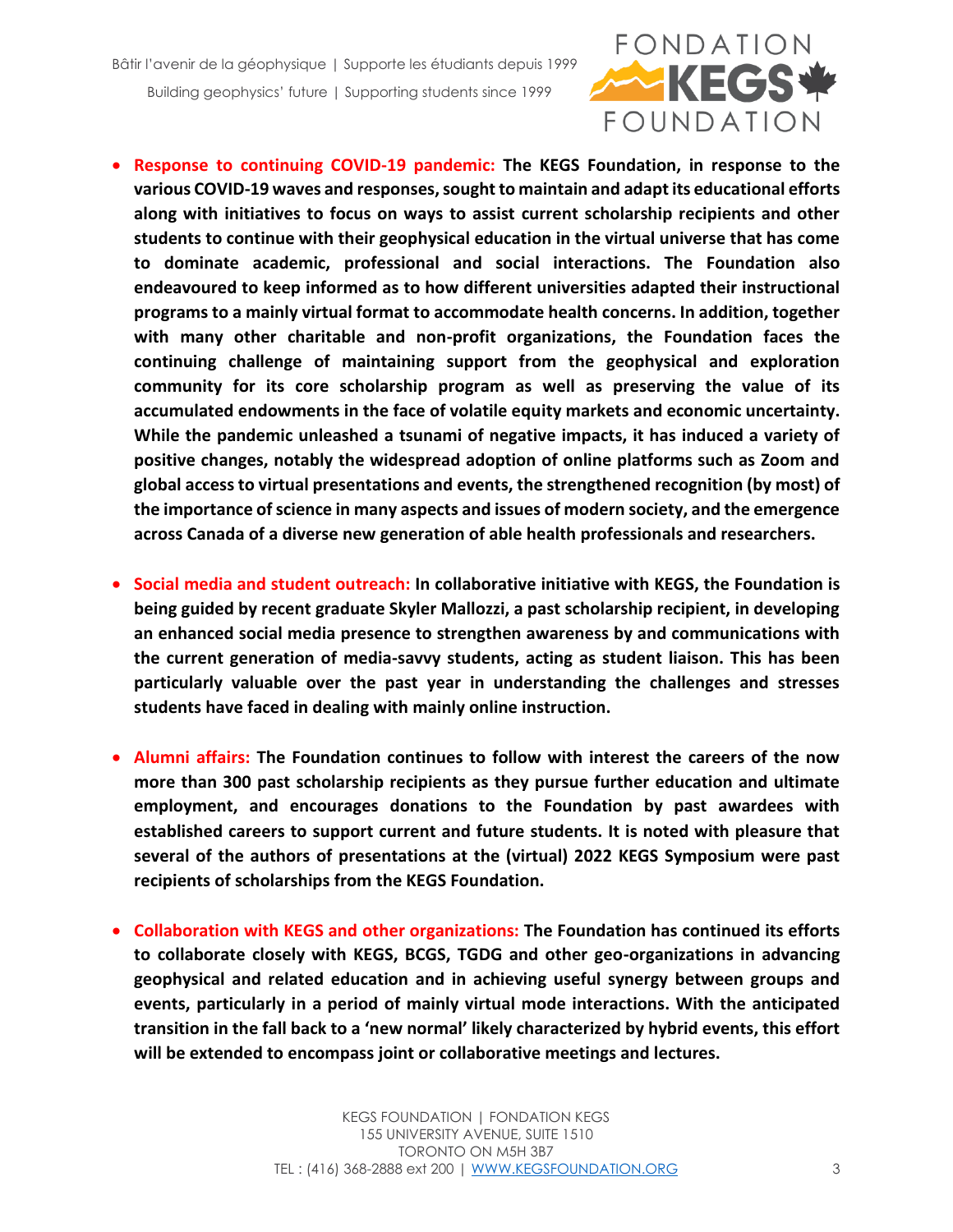

- **Suspended programs: As a result of the pandemic and related social and travel restrictions, and the largely online format for events and seminars, the Foundation suspended various programs, notably its popular visiting KEGS Special Lecture program (partially replaced by global access to a greatly expanded array of webinars and other online presentations), and cancelled the Collett Visiting Lectureship, the Collett Research Assistantship, the pre-XMAS Mini-symposium and the customary Reunion Party during the 2021 PDAC. It is anticipated that most of these events will be revived (likely with some modifications) as conditions evolve towards a new normal in the fall.**
- **Financial overview: While stock markets remained highly volatile in reacting to various 'black swans' and economic uncertainty, thanks to its conservative investment policy the Foundation's accumulated endowments did largely recover from the spring 2020 significant erosion in value, primarily that portion of its diversified portfolio invested in equities and bonds. Donations increased overall, but this primarily reflected the very generous gift by Michael and Patricia Carson to establish the new scholarship for indigenous students, supported by donations by various colleagues and friends. Donations to the General Fund remained low, which has led to renewed efforts to attract more donors, particularly from among mining companies, to ensure that the core scholarship program could be funded at a robust level without diverting funds from cancelled Collett programs, as was done in the current year.**

**In the larger frame, massive government stimulus programs and aggressive monetary actions by central banks succeeded in stabilizing the global economy and setting the stage for ultimate recovery and renewed growth seen in the past year. Also fortunately, exploration and mining were deemed to be essential activities. Concerns about the supply of critical minerals and metals the national and global economies drove sizable increases in the price of various commodities, which spurred a strong revival of mineral exploration in Canada and elsewhere, and in turn helped prompt renewed donations by a number of regular donors to the Foundation. In view of improving financial circumstances and the evident increased need by scholarship applicants, the Foundation renewed its scholarship program, with 27 awards totalling a record \$38,100, plus supplemental funding for meeting registrations, replacing customary travel bursaries.**

**The financial report for the Foundation for FY 2021 (ending July 14, 2021) was completed and circulated in early 2022, as well as posted on the Foundation's website, followed by submission of the annual tax filing required by the CRA. Thanks to a further rebound in the prices of equities and bonds, the Foundation's assets were approximately \$1.49 million as of July 2021, reflecting in large part the major Collett Legacy gift received in 2018.**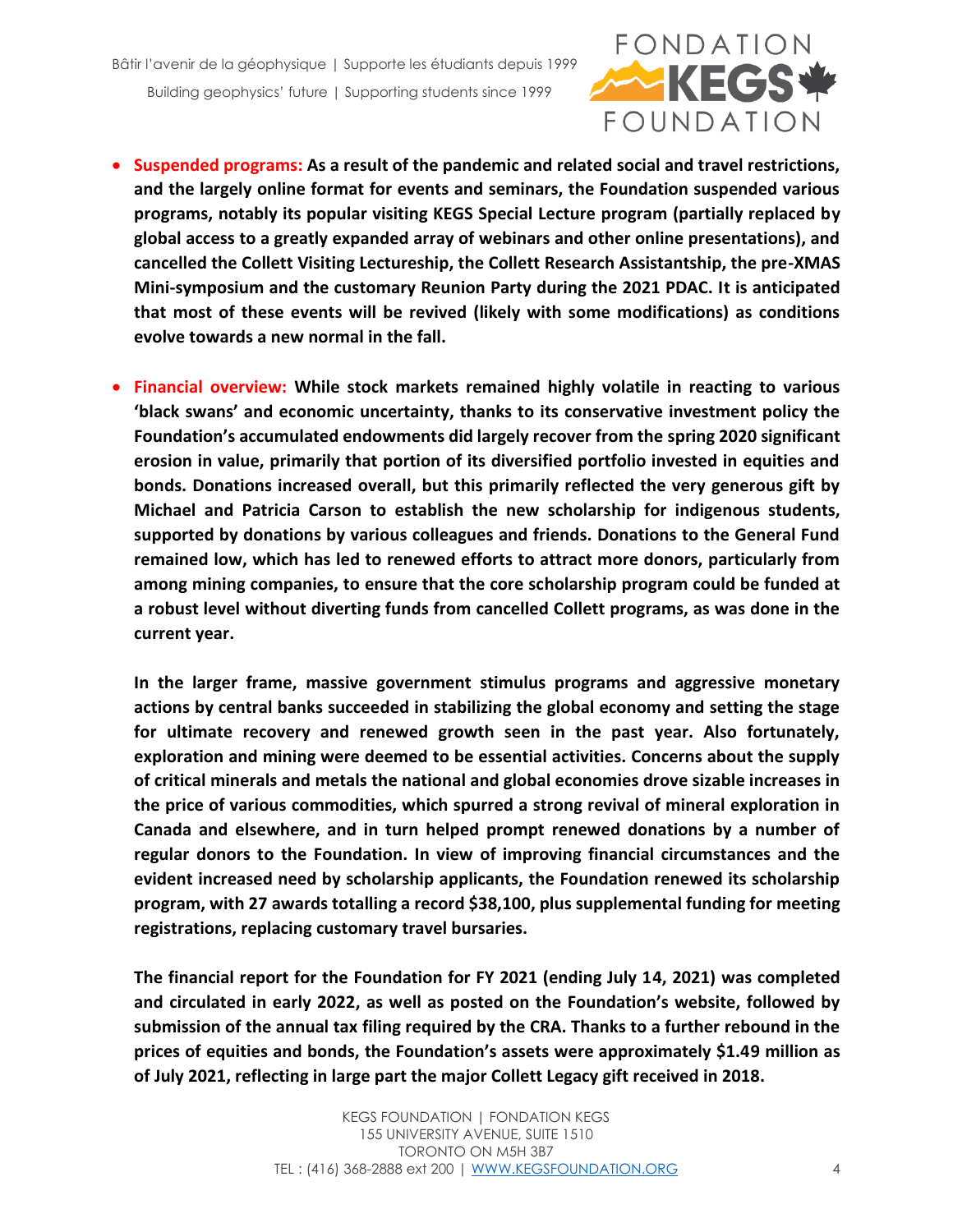

- **Donations and fundraising efforts: The Foundation acknowledges with appreciation all donations received in the latter part of 2021 from its sustaining and new donors despite the continuing impact of the pandemic. This was headed by the major gift by Michael and Patricia Carson to establish the new Carson Geophysical Scholarship for Indigenous Students. Particular appreciation is also extended for major donations by BCGS, Abitibi Géophysique, Lamontagne Geophysics, along with generous donations by Alan King Geoscience, Crone Geophysics, Ed Nichols, Frank Morrison, Doug Fraser and Clarice Steers, as well as support by Discovery International Geophysics, Dias Geophysics and Phoenix Geophysics for matching donation programs. With the recent upsurge in exploration, individuals and companies are encouraged to renew past support to sustain the Foundation's core scholarship program at recent levels as well as fund collateral efforts. Individual donors are reminded that they can double the impact of their tax-deductible donations by taking advantage of the continuing matching donation programs generously funded by Phoenix Geophysics, Discovery International Geophysics and Dias Geophysical (individual donations are eligible to be matched up to \$250 per year subject to overall annual funding caps of \$2,500; see Foundation website for details).**
- **Governance: The Foundation, guided by its volunteer Directors, continues to focus on maintaining relevance, effectiveness and financial viability in achieving its overall educational objectives by adapting to the ever-changing societal, business and technological environment, a continuing challenge in the past year coping with the diverse impacts of the pandemic plus the limited time that Directors are able to focus on Foundation programs and issues along with various administrative requirements, in addition to dealing with heavy professional demands. These included activities undertaken in collaboration with KEGS, BCGS and the SEG Foundation.**

**As announced at the AGM on March 9, the Board has accepted with regrets the resignation of two valued and long-serving Directors, Dennis Woods and Luise Sander. Francis Jones, geophysics instructor at UBC, has joined the Board as the representative of the BCGS, bringing new energy and initiatives to the general issue of attracting talented students to the field of geophysics, while KEGS Past President Robert Hearst (Southern Geoscience Consultants) serves as the KEGS representative.**

• **Management: Efforts are continuing to implement a more collegial governance structure with greater roles and designated responsibilities by each of the other Directors under the overall guidance of the Chair, Stephen Reford, along with building a diverse cohort of activist Counselors to provide advice and insights from across the spectrum of geophysical endeavours in Canada.**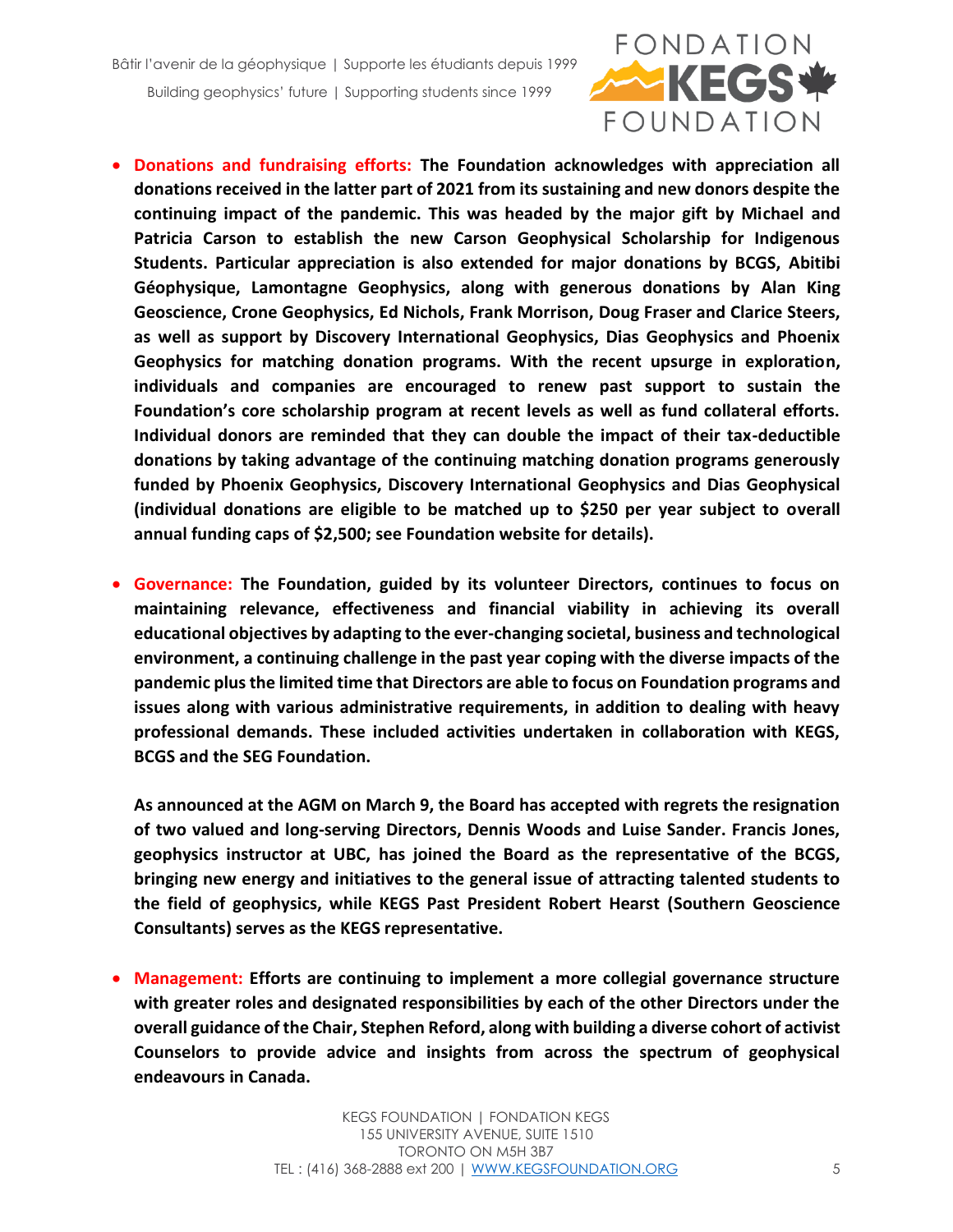

• **Board and General Meetings** - **March 9, 2022: The preceding matters, including the outlook for the Foundation in 2022/23, were further considered at the recent annual Board meeting and the subsequent Annual General Meeting held via Zoom on March 9. The attached presentation reflect the matters presented and discussed at the virtual AGM, including the outlook for the Foundation's continuing efforts to support geophysical education, primarily via its renewed scholarship program for the upcoming academic year (2022/23), with application deadline April 30.**

**With appreciation for the continued support by the geophysical and exploration community,**

**Stephen Reford, Chair Jerry Roth, Director**

**Additional details can be on the Foundation's website [www.kegsfoundation.org.](http://www.kegsfoundation.org/)**

KF22c31.2022 Annual Update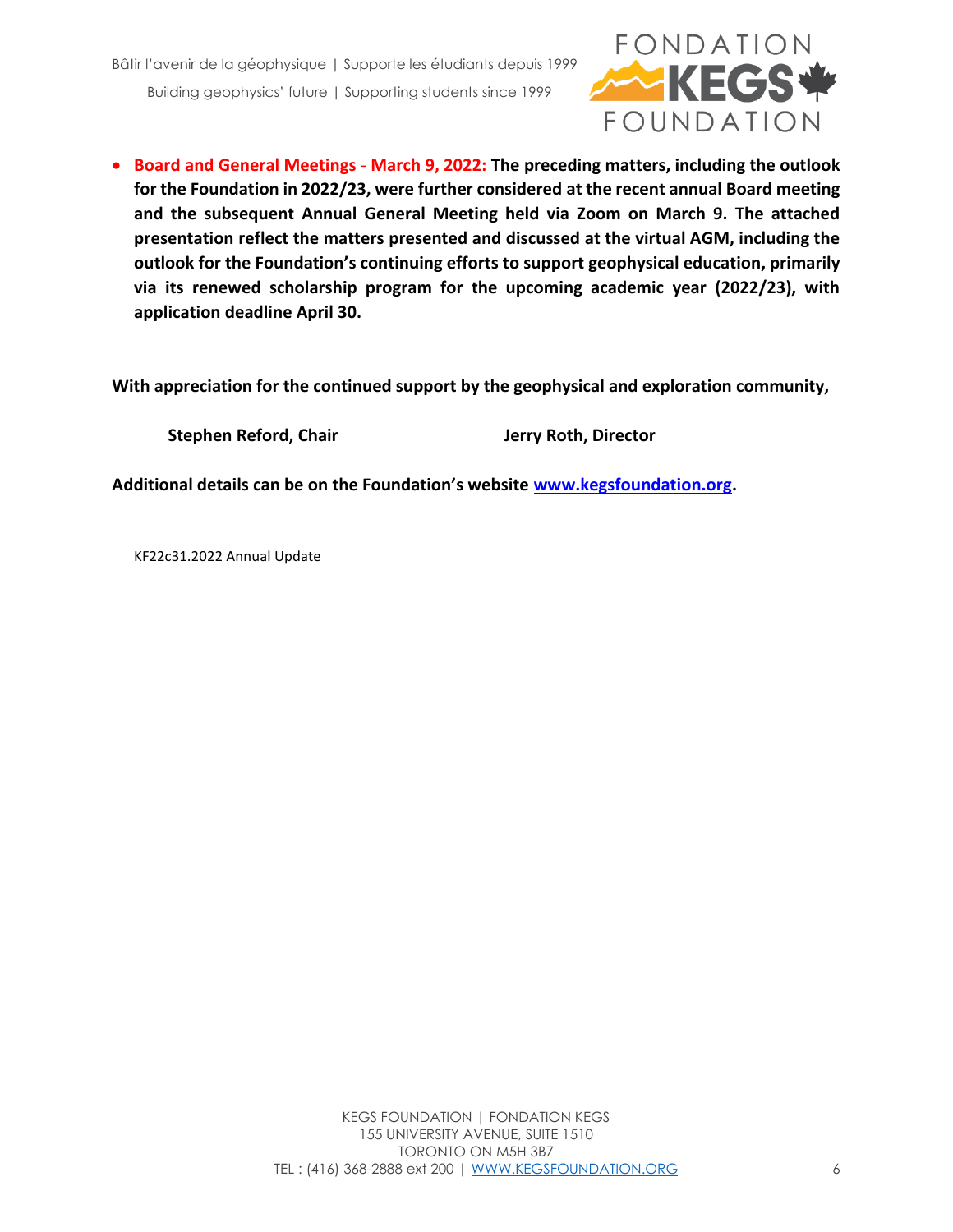Bâtir l'avenir de la géophysique | Supporte les étudiants depuis 1999

Building geophysics' future | Supporting students since 1999



# **The KEGS Foundation AGM**

March 9, 2022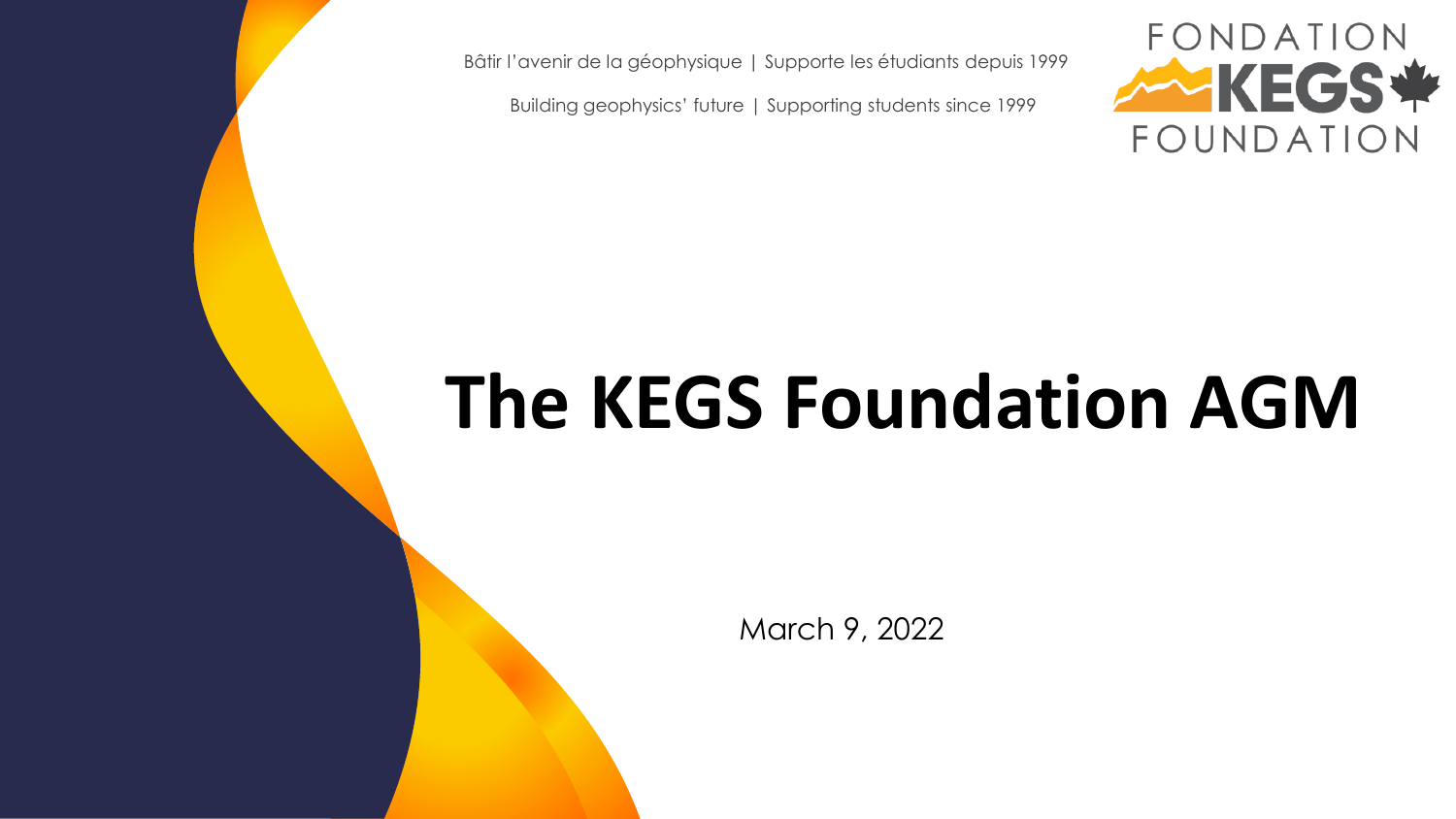#### **Agenda**



- 1. Annual update: Exploration industry: activity and employment
- 2. Directors: changes; thanks
- 3. Financial overview FY2021: Donations; investments; income
- 4. Acknowledgement of donors, especially sustaining donors
- 5. Scholarship program review: student feedback
- 6. Solidifying new initiatives
- 7. Outlook: scholarship and other programs 2022/23
- 8. Revival of actual meetings: PDAC June 13-15
- 9. Q & A participants

## **Help us build geophysics' future**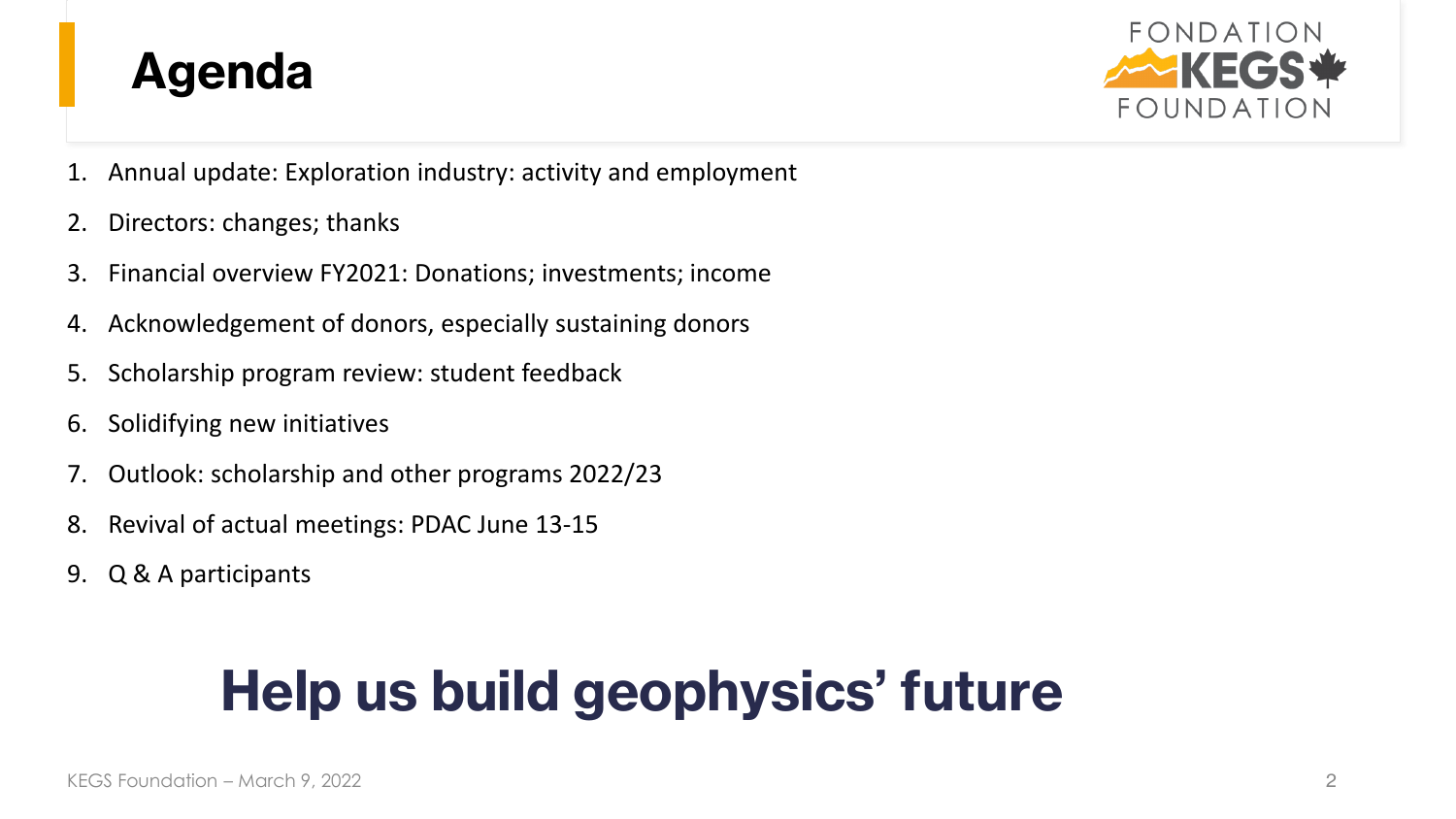#### **Directors & Counselors**



- Two long-serving Directors are retiring from the board:
	- Dennis Woods
	- Luise Sander
	- Our heartfelt thanks are extended for many years and hours of volunteer service to the Foundation
- Francis Jones, UBC, is joining the Board as designated representative of the BCGS
- We are currently renewing our cohort of Counselors from the academic and industry spheres, who advise, promote and otherwise assist the Foundation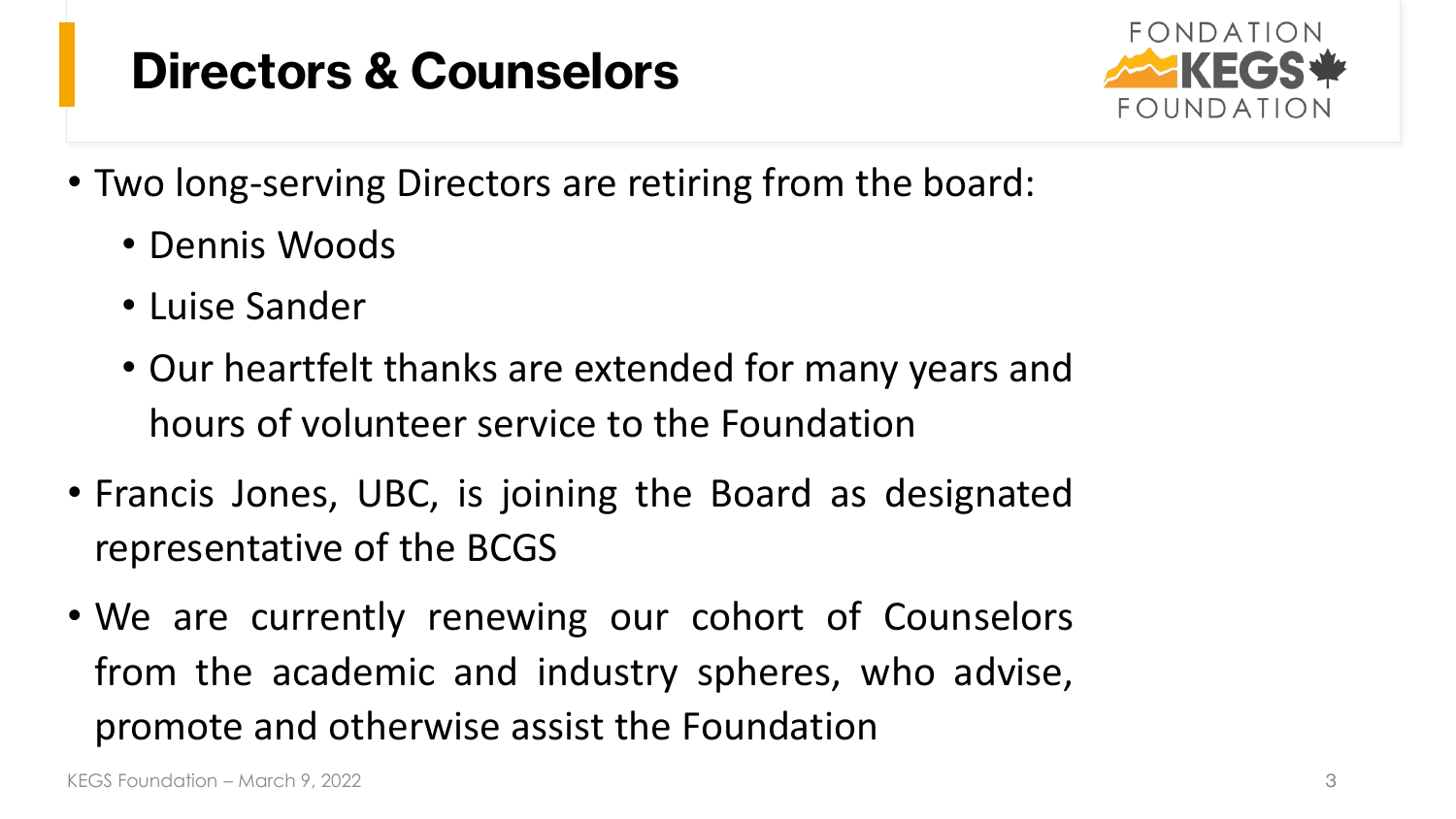#### **New Scholarships**



- **Bourse des pionniers de la géophysique québecoise (2021)**, principally supporting students in or from Québec
- **Michael and Patricia Carson Geophysics Scholarship for Indigenous Students (2021)**, for Indigenous students studying geophysics or geophysical technology
- **SKGS Scholarship (2020)**, primarily directed to supporting students in or from Saskatchewan

Major thanks to the foundational donors (Abitibi Géophysique, Carson family, Discovery International Geophysics, DIAS Geophysical) for these important new scholarships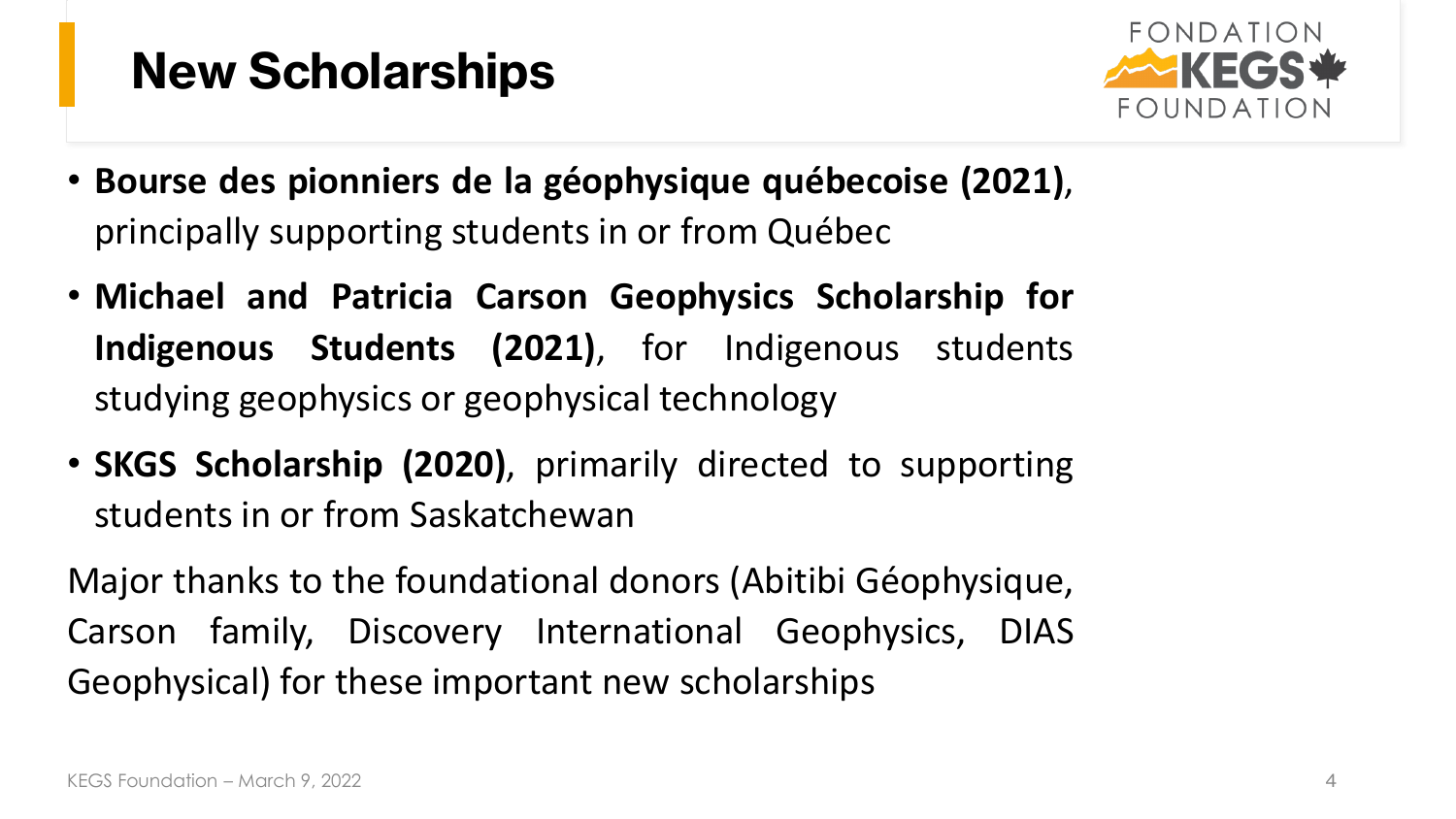### **Major Donors (2021, +\$1,000)**



|   | Michael & Patricia Carson            | Carson Indigenous     |
|---|--------------------------------------|-----------------------|
| ٠ | Family and friends of Michael Carson | Carson Indigenous     |
| ٠ | Abitibi Geophysics                   | Bourse Québécoise     |
| ٠ | <b>BC Geophysical Society</b>        | <b>BCGS</b>           |
| ٠ | <b>Phoenix Geophysics</b>            | Matching funds        |
| ٠ | Lamontagne Geophysics                |                       |
| ٠ | Alan King Geoscience                 |                       |
| ٠ | <b>Ed Nichols</b>                    | Bourse Québécoise     |
| ٠ | Doug Fraser                          |                       |
|   | <b>Frank Morrison</b>                | Bourse Québécoise     |
| ٠ | Peter Kowalczyk                      |                       |
| ٠ | <b>Balch Exploration Consulting</b>  |                       |
| ٠ | Paterson, Grant & Watson Limited     | <b>KEGS Pioneers</b>  |
|   | <b>Gregory Paleolog</b>              | Carson Indigenous     |
| ٠ | Lenore Fahrig                        | Carson Indigenous     |
|   | Catherine Aitken                     | Carson Indigenous     |
|   | <b>IAGSA</b>                         | Carson Indigenous     |
|   | <b>Clarice Steers</b>                | <b>Steers Bursary</b> |
|   |                                      |                       |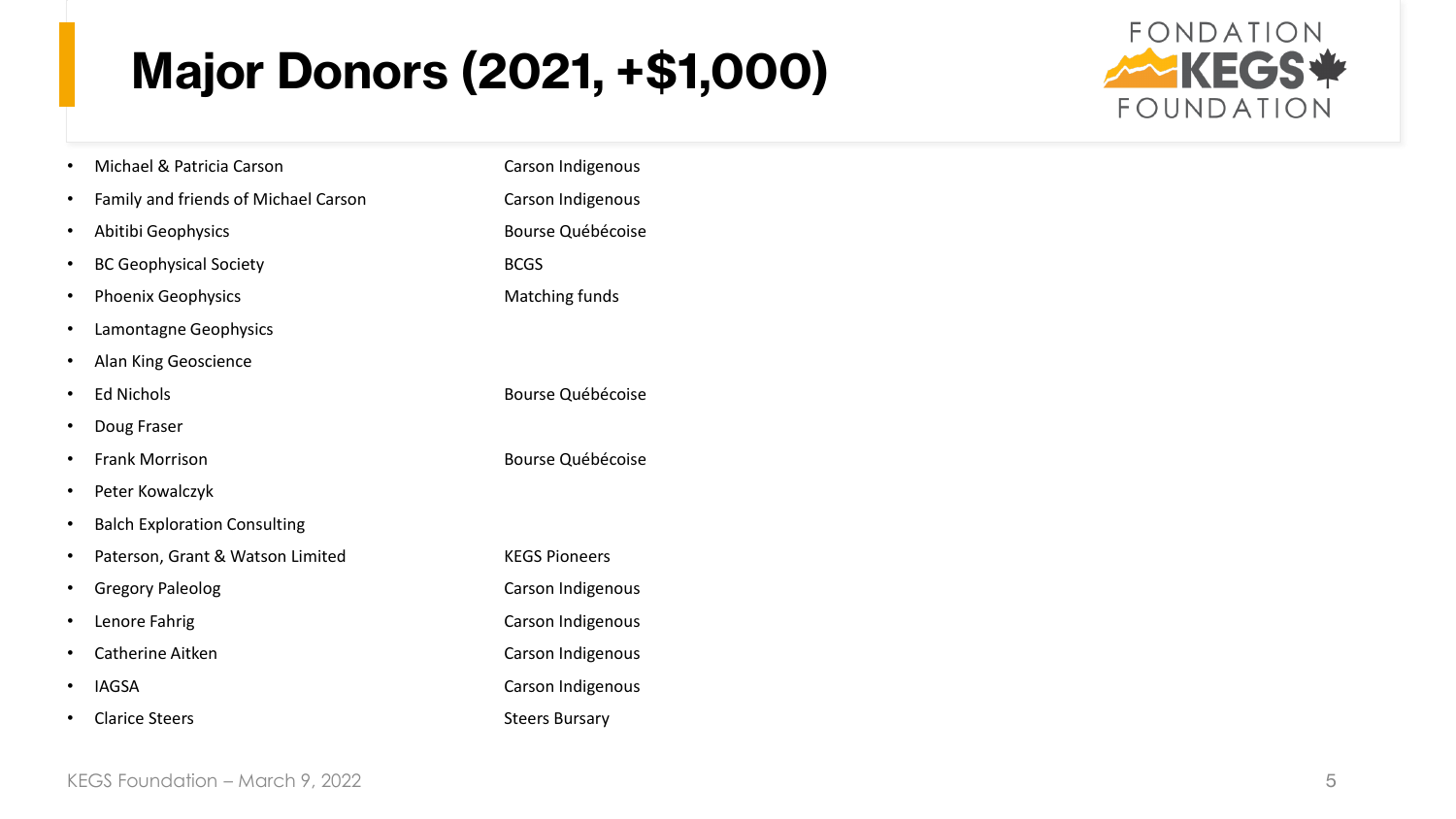#### **Matching Funds Programs**



- Since 2013, **Phoenix Geophysics** has been very generously matching individual donations to a maximum of \$250 each, with a \$2,500 annual cap
- As announced at the November SKGS meeting, **Discovery International Geophysics Inc.** and **Dias Geophysical Ltd**. are each generously matching donations to the SKGS Scholarship and the Carson Indigenous Scholarship to a maximum of \$250 per donation, with a \$2,500 annual cap
- All three companies are gratefully acknowledged for their initiative to spur donations and support the Foundation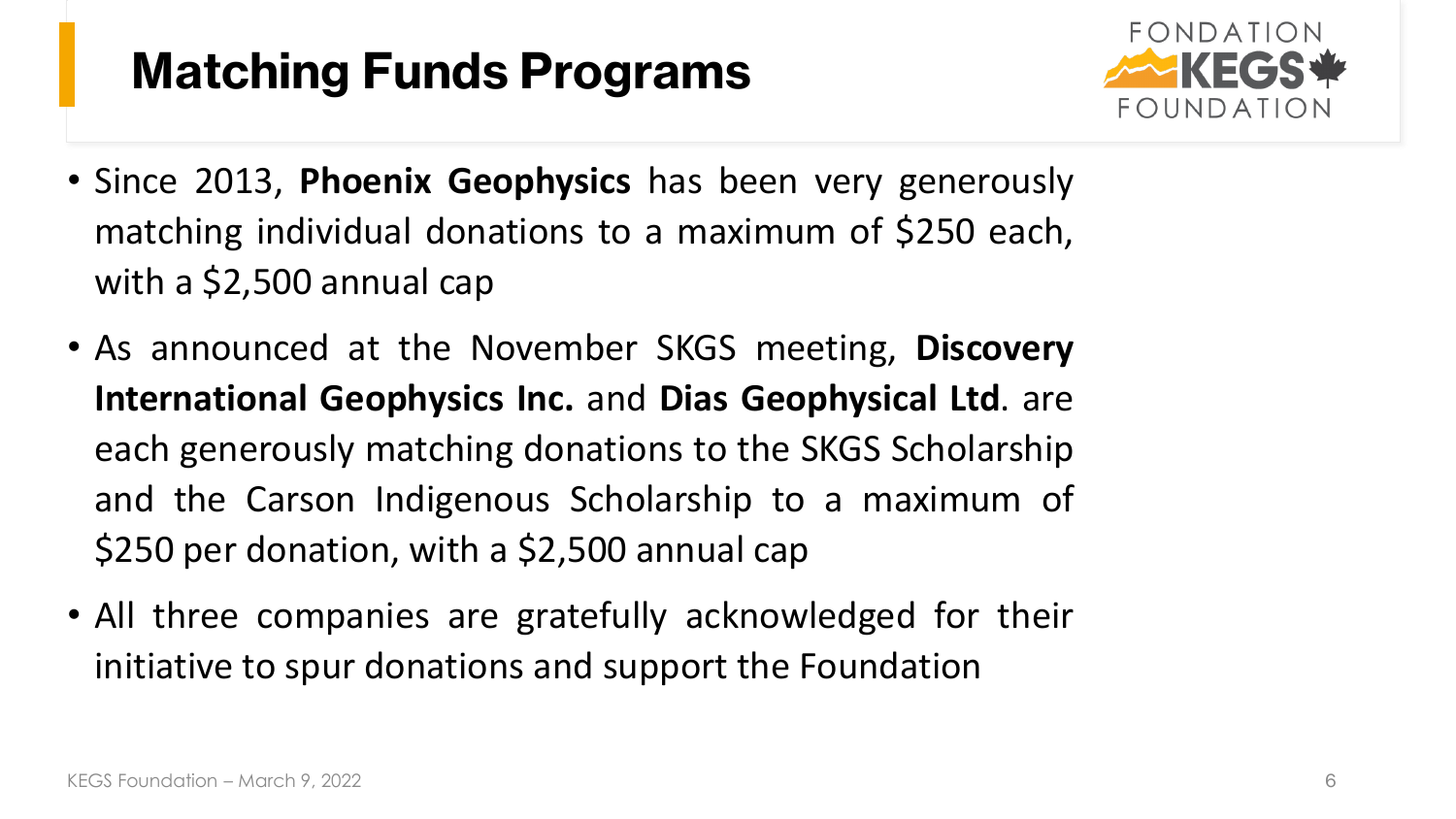#### **Financial Overview**

Fiscal year ending 14/07/2021 (See website for full 2021 financial statement)



| Revenue                                    | 2021        | 2020     |                |
|--------------------------------------------|-------------|----------|----------------|
| <b>Donations</b>                           | \$57,090    | \$27,170 |                |
| <b>Restricted (Endowments)</b>             | \$46,700    | \$12,600 |                |
| Unrestricted (General Fund)                | \$10,390    | \$14,570 |                |
| Symposia                                   | \$0         | \$2,598  |                |
| Collett income (net of investment fees)    | \$26,682    | \$40,842 |                |
| Realized income on maturing investments    | \$28,630    | \$10,090 |                |
|                                            | \$112,402   | \$59,526 |                |
| <b>Expenditures:</b>                       |             |          |                |
| <b>Scholarships</b>                        | \$26,000    | \$21,750 |                |
| <b>Collett initiatives</b>                 | \$9,380     | \$34,415 |                |
| Student expenses – travel and registration | \$996       | \$888    |                |
| Administration/symposia                    | \$338       | \$5,859  |                |
|                                            | \$36,714    | \$62,912 |                |
| Net Assets (14/07/2019)                    | \$1,287,316 |          |                |
| Net Assets (14/07/2020)                    | \$1,295,475 |          |                |
| Net Assets (14/07/2021)                    | \$1,347,370 |          |                |
| Net Assets (14/07/2021 – market value)     | \$1,487,985 |          |                |
| KEGS Foundation – March 9, 2022            |             |          | $\overline{7}$ |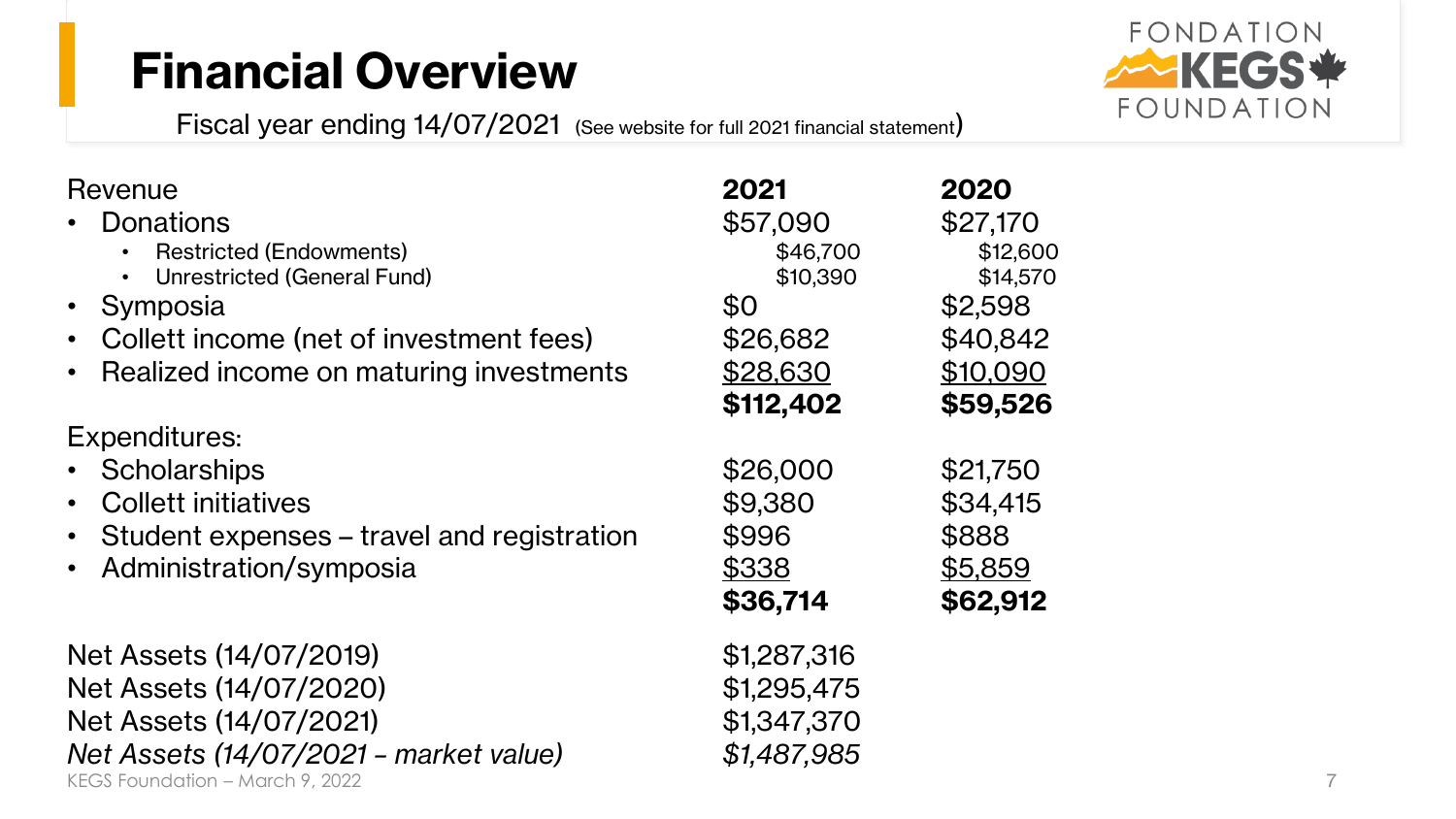

- 27 scholarships awarded
	- 12 undergraduate
	- $\bullet$  7 M.Sc.
	- 8 Ph.D.
	- 15 universities across Canada
- \$38,100 awarded in fiscal year 2021/22 a record amount
	- Augmented by new donations and Collett funds in lieu of other programs cancelled by COVID-19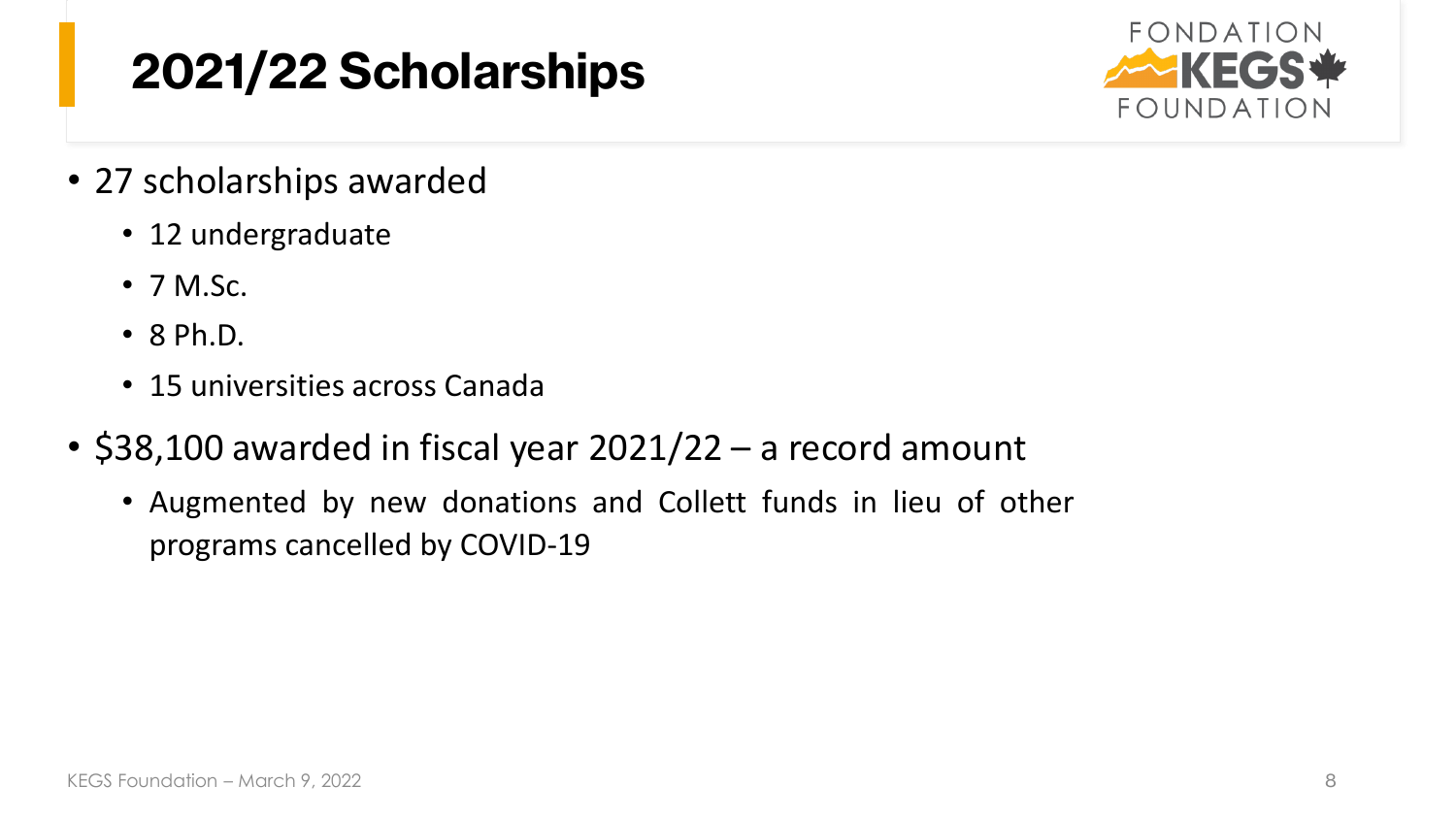### **2021/22 Scholarships: New Awards**





- Ray Guerard, inaugural recipient of the **Michael and Patricia Carson Geophysics Scholarship for Indigenous Students**
- Ray is currently in his second year as an undergraduate in Geological Sciences at the University of Manitoba, majoring in geophysics

Ray Guerard

- Adrien Dimech, Inaugural recipient of the **Bourse des pionniers de la géophysique québécoise**
- Adrien is pursuing a doctorate in geophysics at the Université du Québec en Abitibi-Témiscamingue (UQAT)
- He is investigating 3D electrical resistivity (ERT) for determining water infiltration in mine tailings impoundments



Adrien Dimech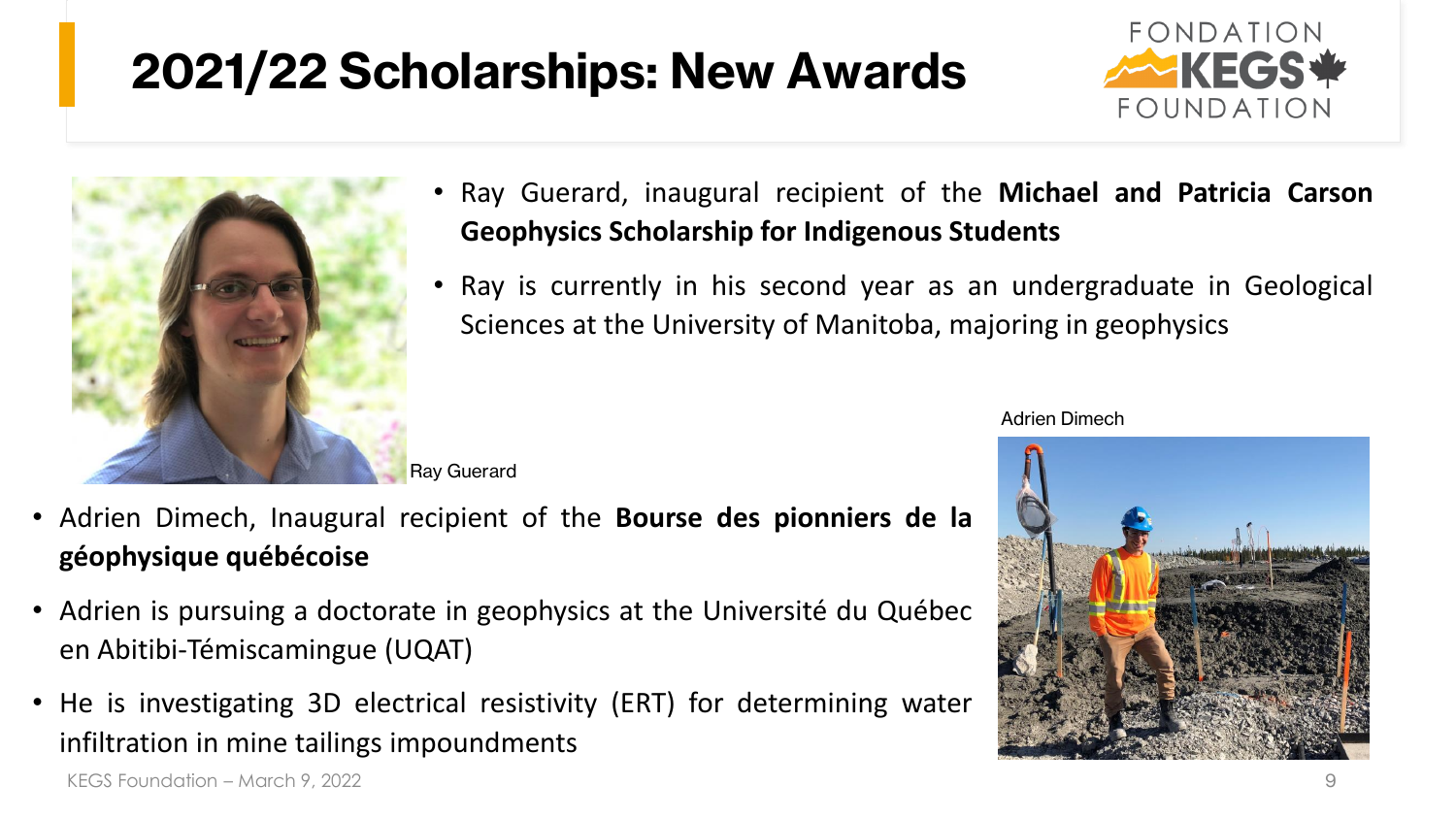#### **2021/22 Scholarships: Significant Awards**





- Tianshi Liu is the recipient of the **Collett Graduate Scholarship**
- Tianshi is pursuing a doctorate in geophysics at the University of Toronto
- He is developing advances in full-wave seismic tomography applied to mantle and core characterization

Tianshi Liu

Gang Hui

- Gang Hui is the recipient of the **GSC Pioneers Scholarship**
- Gang is pursuing a doctorate in geophysics at the University of Calgary
- He is undertaking an ambitious effort to integrate petrophysical characterization of fracture propagation for hydrocarbon exploitation and other applications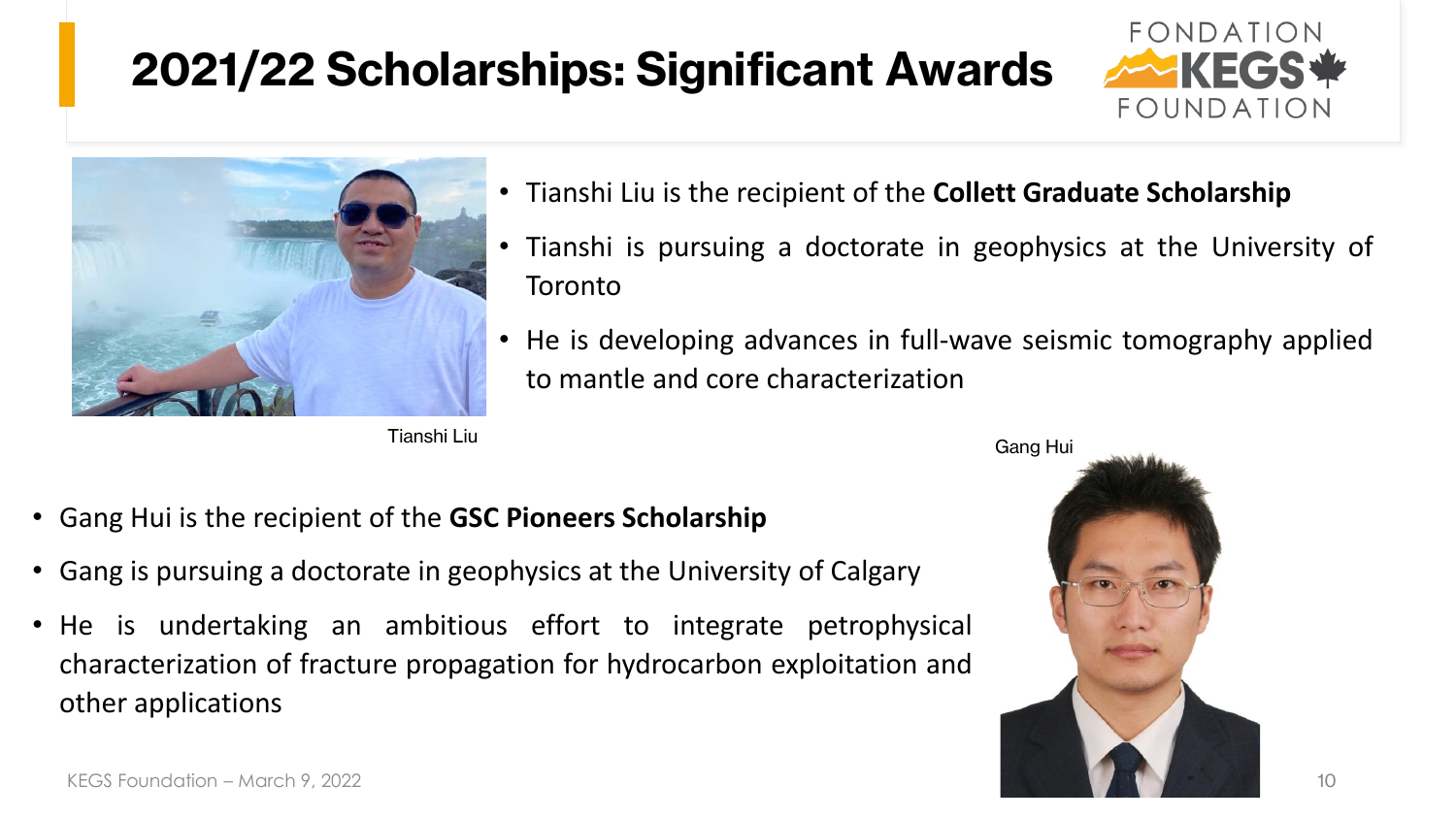

Undergraduates

- Kaitlyn de Morée van Lierde ® Carleton University: WAMIC Scholarship
- Victoria Pereversoff ® University of Victoria: BCGS Scholarship
- Benjamin Clarke ® Memorial University: Limion Scholarship
- Alexi Morin ®, Jérémie Darveau, Jérôme Grenier, Pierre-Olivier Leroux Université Laval
- Jérémy Gendreau ® Polytechnique Montréal
- Ryan Wang and Daniel Kahn University of Toronto
- Dean Bucciarelli Queen's University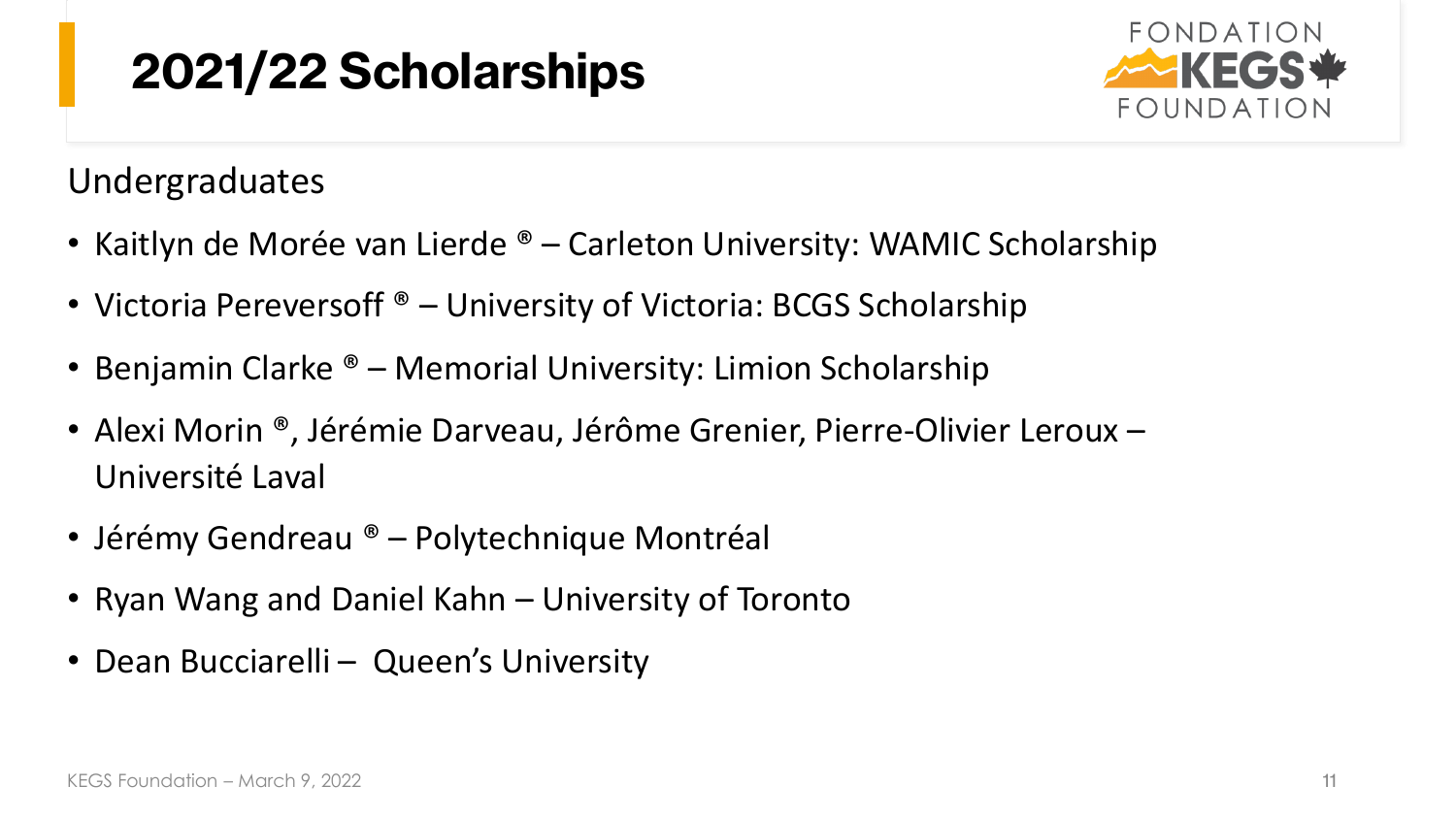

M.Sc.

- Stephanie Bringeland ® Queen's University: KEGS Pioneers Scholarship
- Mark Lepitzki University of Saskatchewan: SKGS Scholarship
- Moslem Azarpour University of Saskatchewan
- Marziah Arshian Memorial University
- Dimitri Danchenko University of New Brunswick
- Taylor Tracey Kyryliuk University of Ottawa
- Benjamin Saadia Queen's University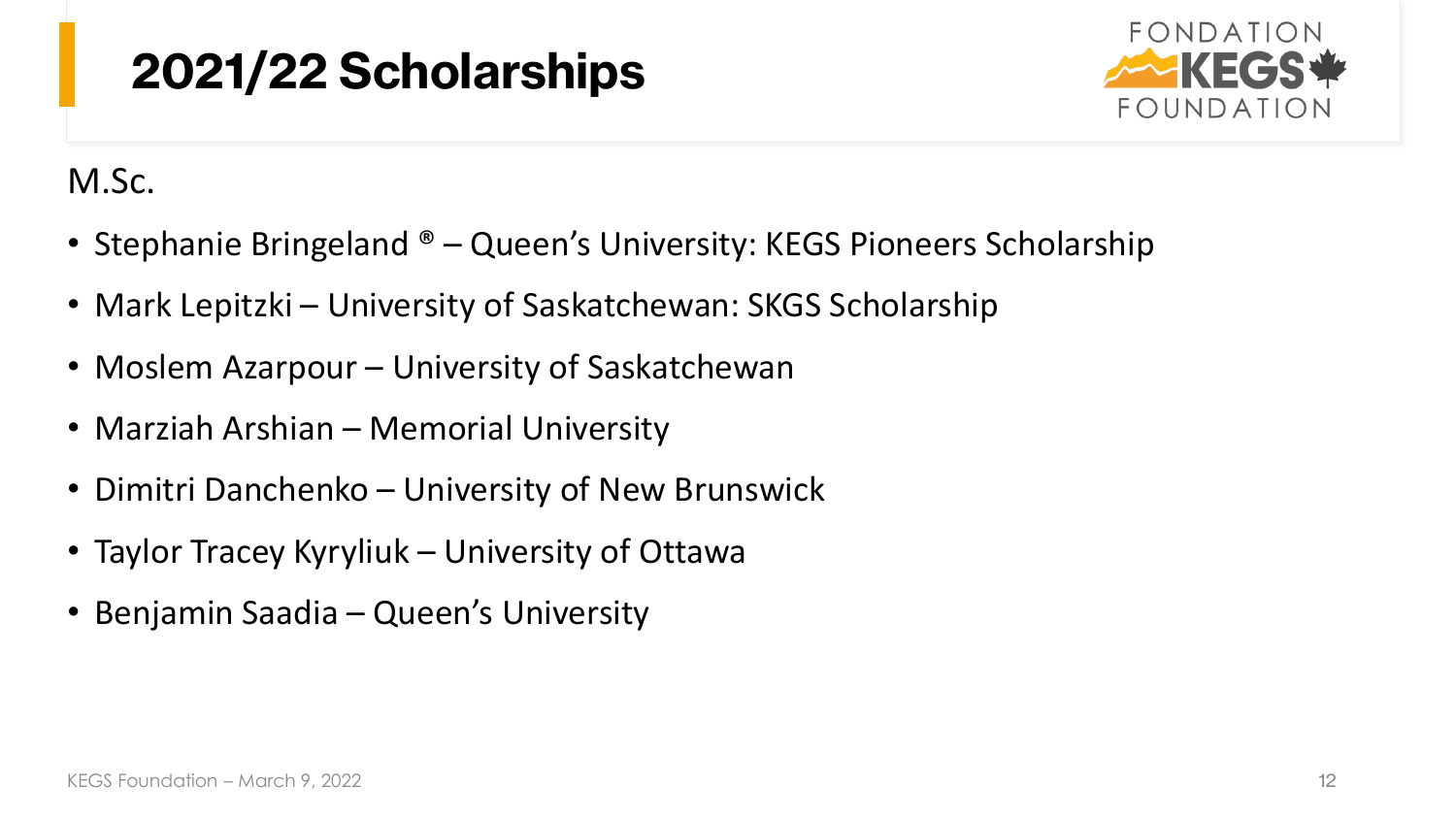

Ph.D.

- Fatemeh Nemati University of Victoria: BCGS Scholarship
- Jefferson Bustamente Restrepo Polytechnique Montréal
- Megan Caston University of Alberta
- Eric Lenhart Western University
- Erkan Gun University of Toronto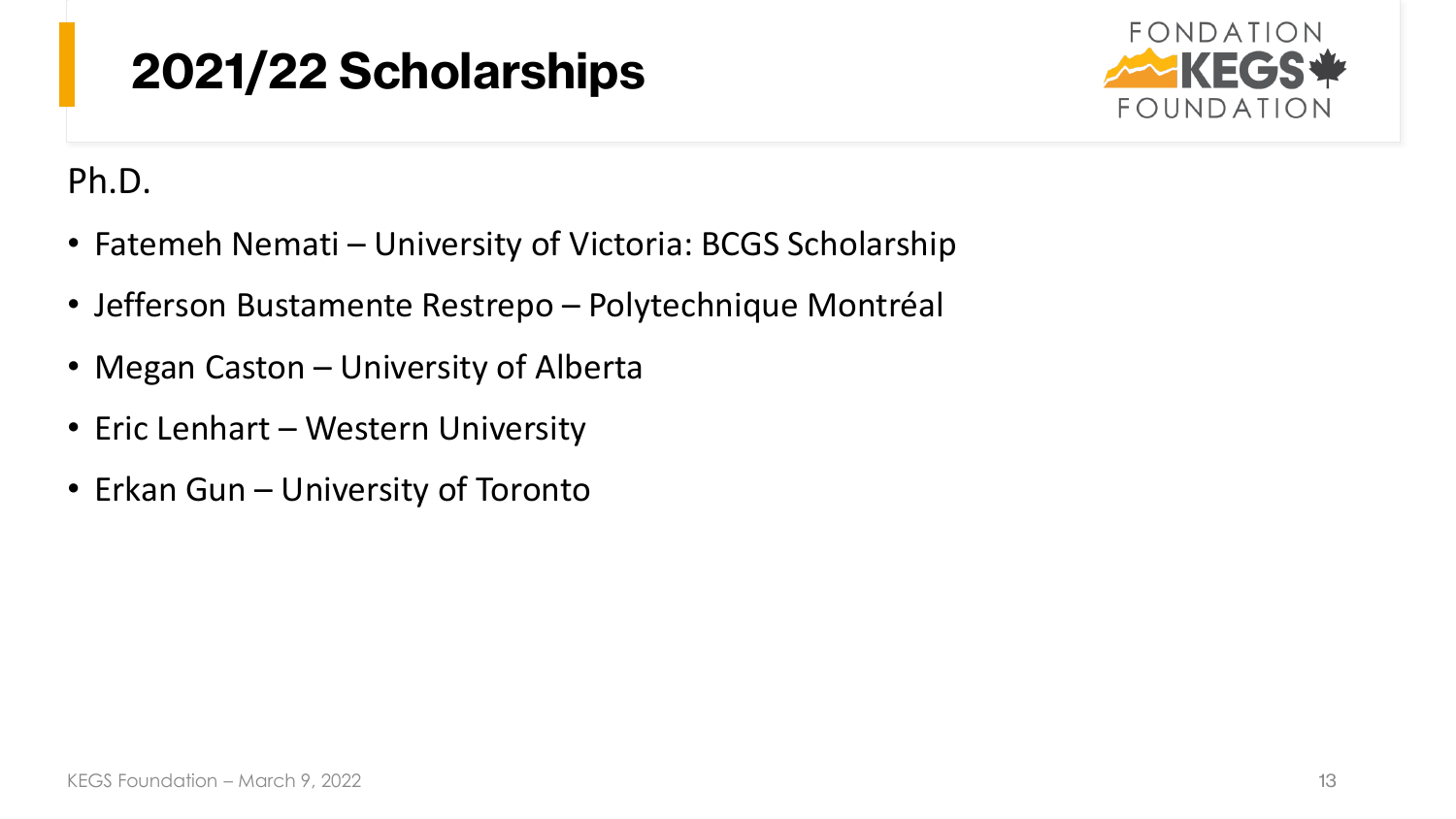#### **Student Feedback**



- Renewed sense of career opportunities in geophysics
- Appreciative of the Foundation's support
- Fed up with online learning and virtual networking
- Concerned about the virtual PDAC in 2021 and June meeting in 2022: harder to connect with potential employers – Jobs board needed?
- Looking forward to meeting the students from recent cohorts
- Reminder to students to participate in the KEGS Symposium this month (Scholarship recipients subsidized by the Foundation)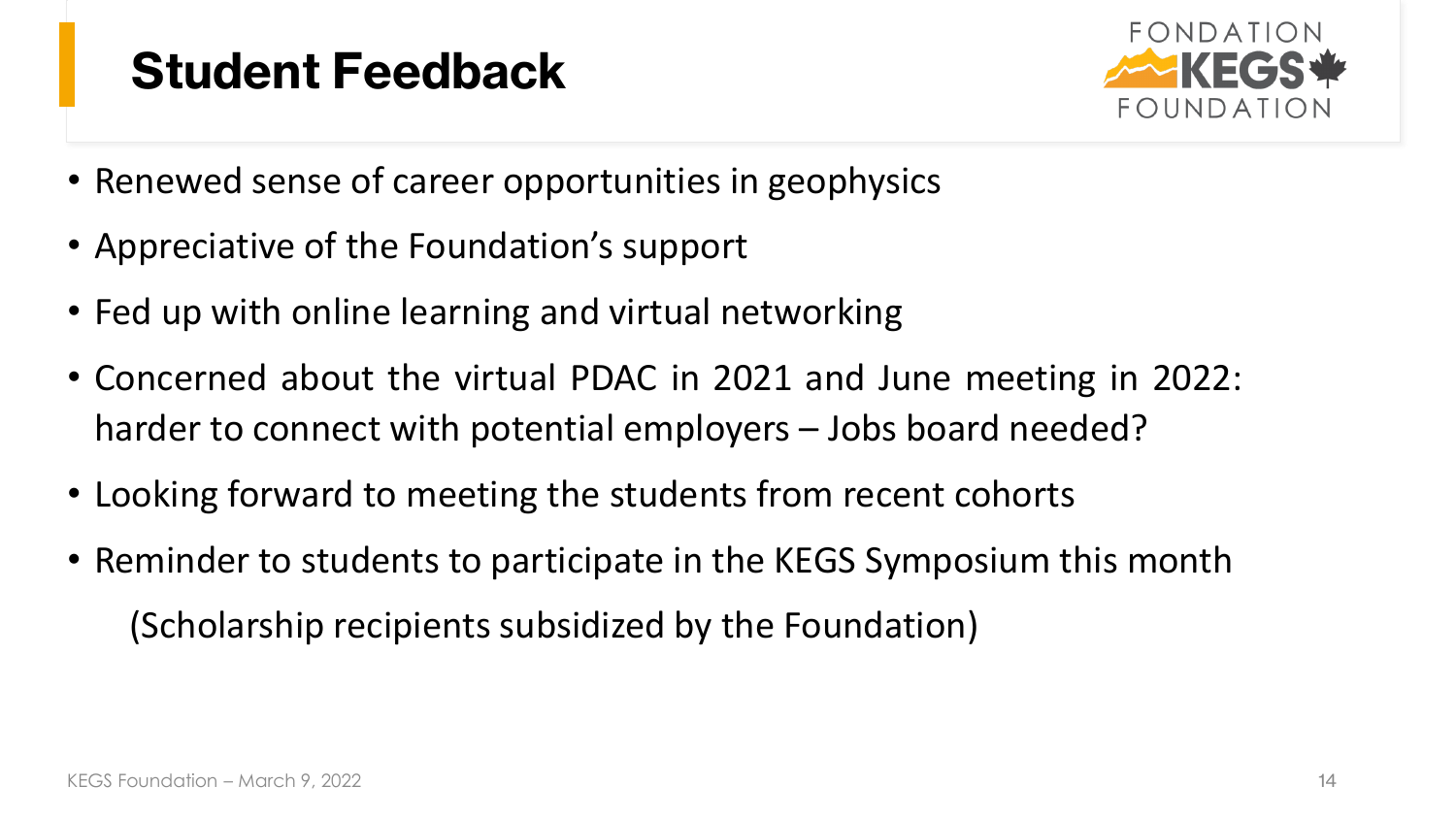#### **Outlook 2022/23**



- Anticipated overall program spending of ~\$50,000
- Maintaining strong scholarship funding for 2022/23
- Renewal of Collett Visiting Lecturer (at PDAC 2023)
- Renewal of in person special lectures in fall 2022
- Broaden student participation in PDAC, KEGS and other events
- Possible travel grant program for Ph.D. students
- Improve outreach to students and faculty, especially to newer institutions offering limited geophysical instruction
- Seek greater support and involvement of mining companies for scholarships and early career initiatives
- Strengthen support for environmental and humanitarian geophysical applications and programs